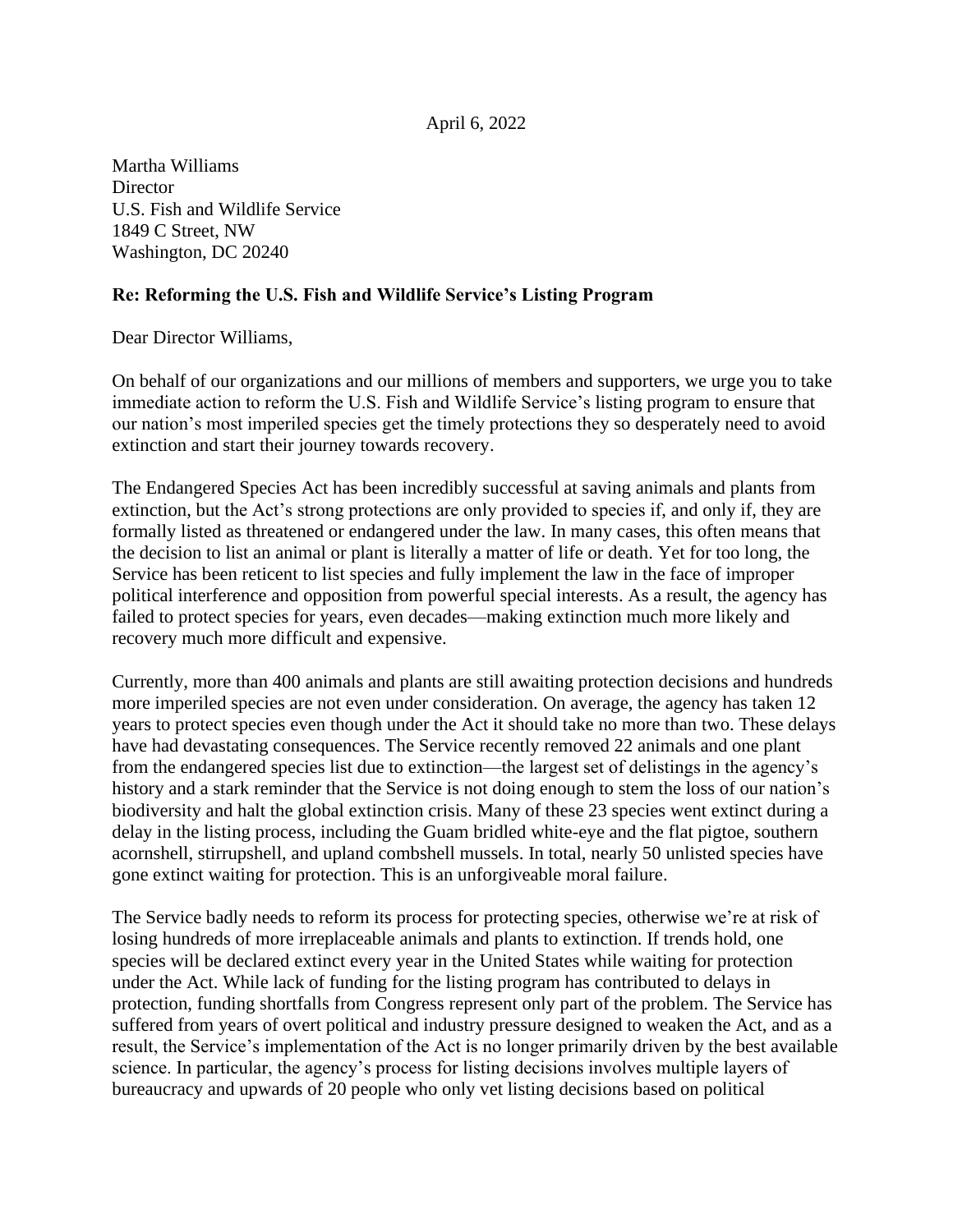concerns. While expert biologists draft listing proposals, these proposals can be overturned at any point during this cumbersome review process by regional directors, the head of the listing division, the Assistant Director for Ecological Services, or high-level political appointees who often have no relevant, specific scientific background. In fact, it is frequently the case especially with politically controversial species—that listing decisions are made in Washington, DC, including reversing the original listing recommendations of the Services' own scientists.

Sadly, the majority of extinctions are entirely preventable, so when we lose a species to extinction it is really a political choice. The Service is empowered to implement the strong provisions of the Endangered Species Act, and if it did so boldly and in accordance with the best available science, there is no question that the agency could protect and recover species more quickly. It just needs to muster the political will to do so.

There is no longer any time to waste. We have already lost hundreds of species to extinction in the United States, and now one million animal and plant species here and around the world face extinction in the coming decades if urgent action isn't taken. If the Service truly wants to reverse species extinctions, stem the loss of global biodiversity, and restore the United States as a leader in conservation, it must take transformative action to reform the listing process, restore its moral compass and revitalize its commitment to its core wildlife conservation mission.

Sincerely,

Center for Biological Diversity 7th Generation Advisors Acopian Center for Ornithology Advocates for Snake Preservation Alameda Creek Alliance Alaska's Big Village Network Alpine Lakes Protection Society American Indian Mothers Inc. Animal Legal Defense Fund Animal Protection League of New Jersey Animals Are Sentient Beings Inc Animas Valley Institute Audubon Society of Central Arkansas Battle Creek Alliance Berkshire Environmental Action Team (BEAT) Bird Conservation Network Black Warrior Riverkeeper Boulder Rights of Nature, Inc. Buffalo Field Campaign Cahaba River Society California Wildlife Foundation Californians for Alternatives to Toxics Californians for Western Wilderness Center for Food Safety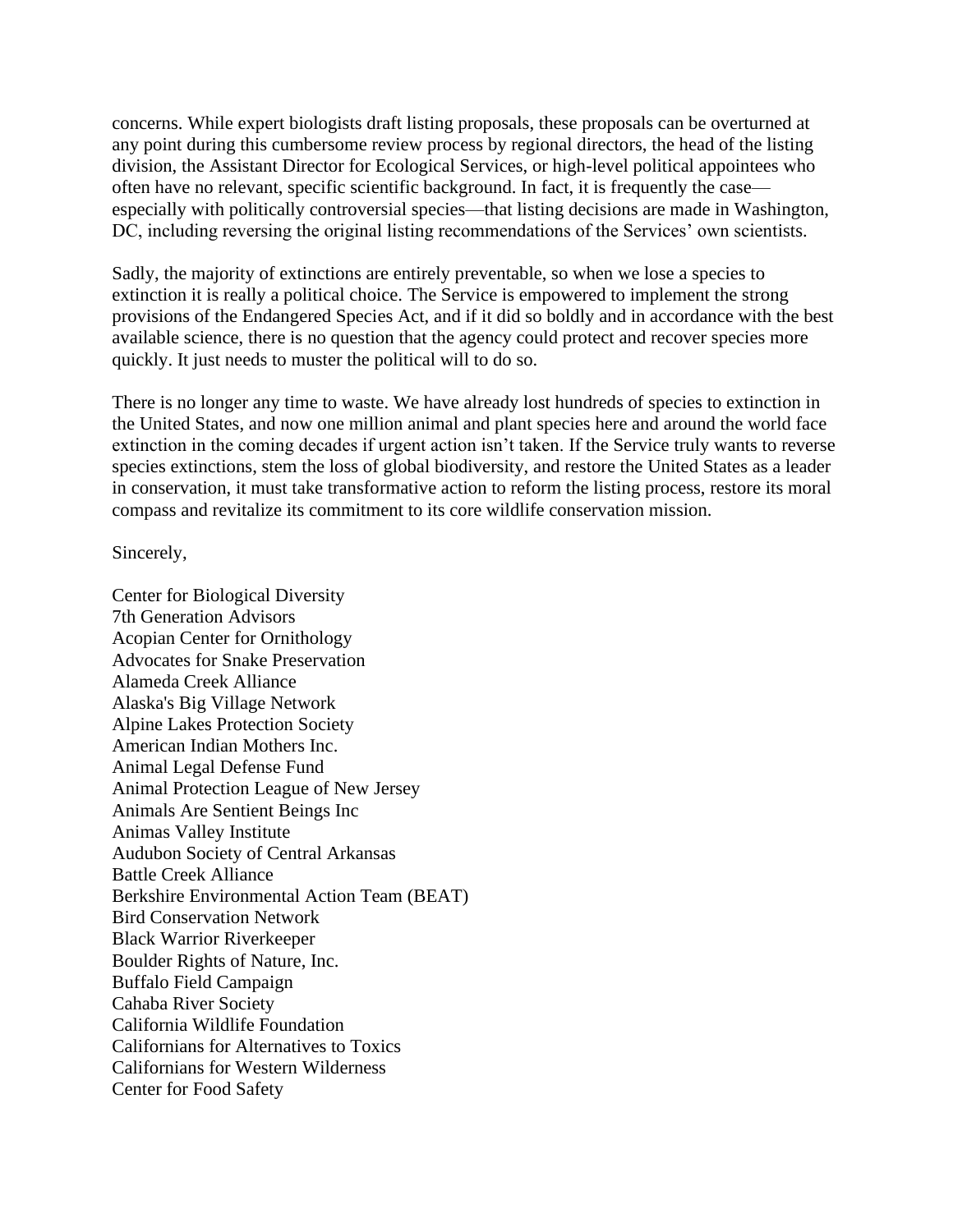Christian Council of Delmarva Christmas Caring for Creation Citizens Committee to Complete the Refuge Coast Range Association Conservation Congress Conservation Northwest CORALations, Inc. Deer Creek Valley Natural Resources Conservation Association Defiance Canyon Raptor Rescue Desert Tortoise Council Dogwood Alliance Earth Path Sanctuary Eastern Coyote/Coywolf Research Eco-Eating Endangered Habitats League Endangered Small Animal Conservation Fund Endangered Species Coalition Environmental Protection Information Center- EPIC Evergreen Audubon Forest Keeper Foundation Earth Friends of Big Ivy Friends of Blackwater Friends of Merrymeeting Bay Friends of the Bitterroot Friends of the Eel River Gallinas Watershed Council Glynn Environmental Coalition Great Lakes Wildlife Alliance Greater Hells Canyon Council Healthy Gulf Heartwood High Country Conservation Advocates Hilton Pond Center for Piedmont Natural History Humane Action Pittsburgh I Heart Pisgah In Defense of Animals In the Shadow of the Wolf Indiana Forest Alliance inNative International Marine Mammal Project of Earth Island Institute Jemez Peacemakers Justice for Wolves Kentucky Heartwood Kettle Range Conservation Group Kickapoo Peace Circle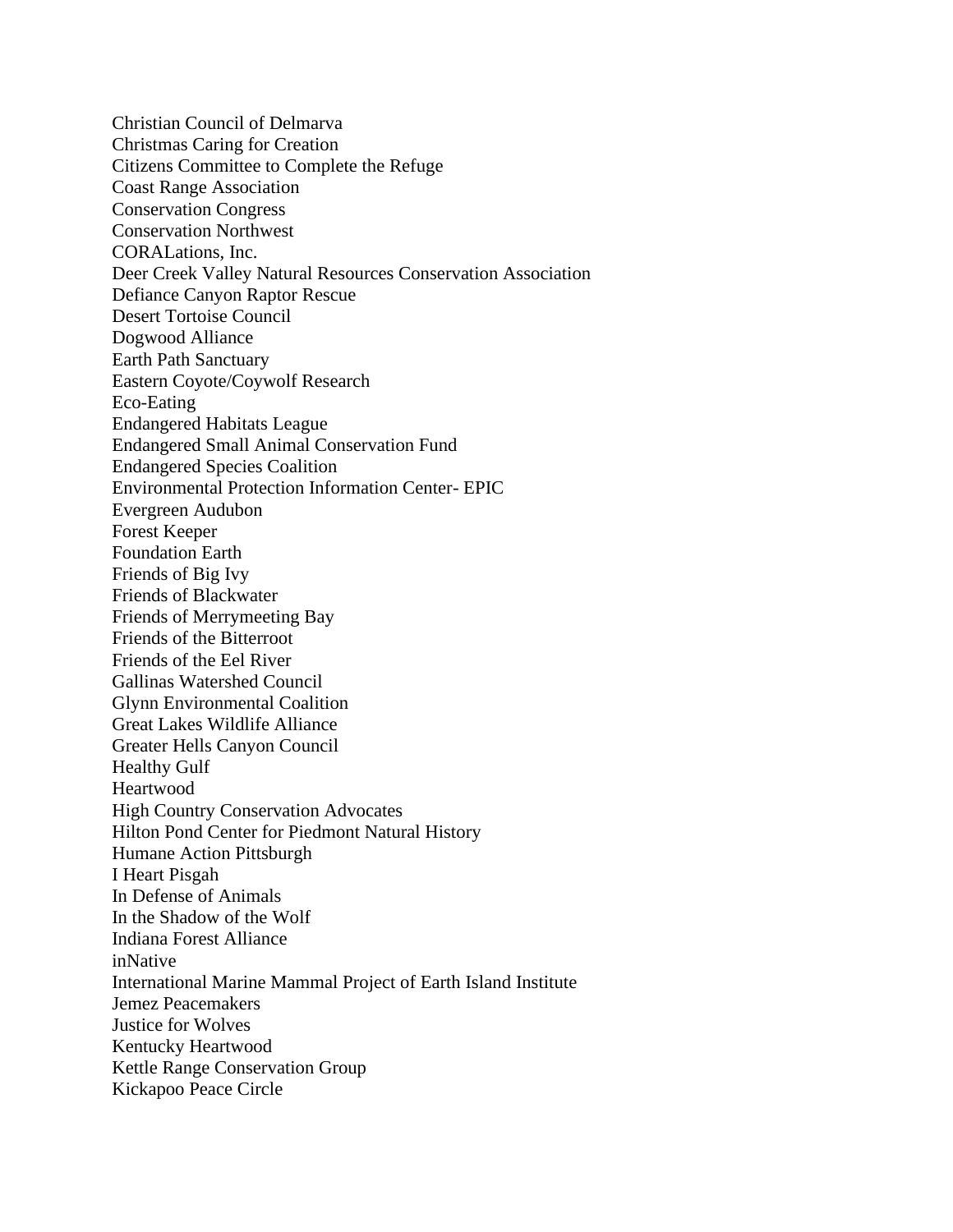Klamath Forest Alliance Kodiak Audubon League of Humane Voters of New Jersey LEGACY-The Landscape Connection Maryland Ornithological Society Massachusetts Forest Watch Miami Waterkeeper Minnesota River Valley Audubon Chapter Monterey Audubon Society National Wolfwatcher Coalition Nevada Wildlife Alliance New Mexico Wild Northeast Oregon Ecosystems Northwest Environmental Advocates NY4WHALES Oasis Earth Oceanic Preservation Society Oregon Wild Organic Consumers Association Palm Beach County Environmental Coalition Peace 4 Animals Potomac Valley Audubon Society, Inc. Preserving Grayson Preserving Grayson, Inc. Public Lands Project Raptors Are The Solution Resource Renewal Institute RESTORE: The North Woods Rock Creek Alliance Rocky Mountain Wild San Bernardino Valley Audubon Society San Diego Coastkeeper Save Our Cabinets Save Our Sky Blue Waters Save The Colorado SAVE THE FROGS! Save the Manatee Club Save the Pine Bush **Sciencecorps** Selkirk Conservation Alliance Sequoia ForestKeeper® Shoals Environmental Alliance SoCal 350 Climate Action Social Compassion in Legislation Standing Trees The Alliance for Appalachia